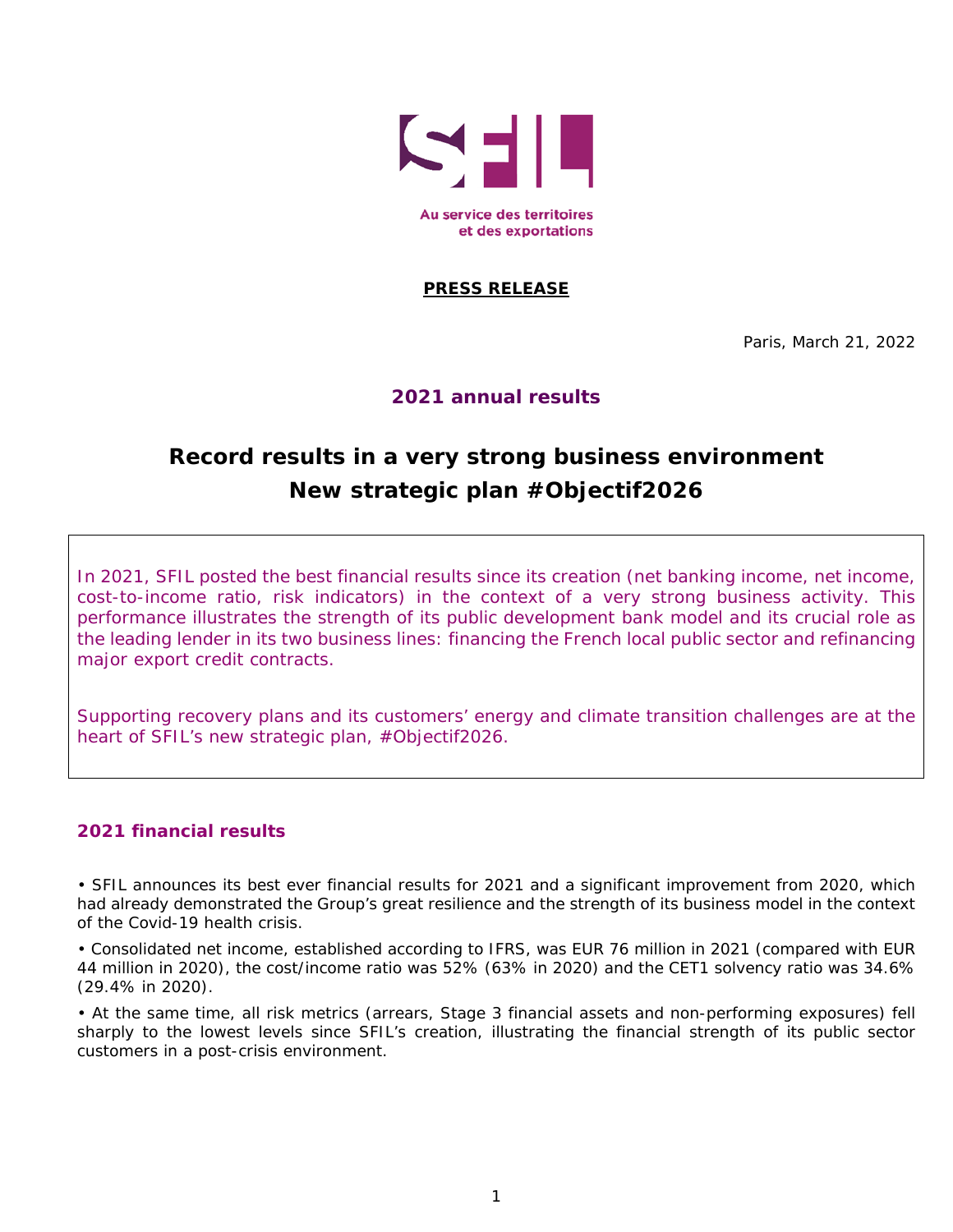### **2021 business overview**

• The SFIL/LBP set up produced EUR 4.9 billion in loans to French local government entities and public hospitals, and SFIL refinanced EUR 2.2 billion in new export credits during the year. SFIL thus maintained its leading position in its two business lines, with market shares of around 20% for the financing of French local government entities and around 40% for the refinancing of major export credits.

• SFIL issued a record total volume of EUR 8.2 billion in debt securities on international financial markets (EUR 5.9 billion in covered bonds and EUR 2.3 billion in SFIL EMTN) at very favorable financial conditions (French government yield+9 basis points on average). The financing program was marked by maturity extensions: SFIL's first 5-year USD issue and its first 10-year euro issue, and CAFFIL's first 25-year benchmark, resulting in a particularly long average maturity at issuance of 10.8 years. Social and green thematic issues amounted to EUR 1.25 billion in 2021, used to finance investments by public hospitals and local government entity projects in favor of the ecological transition.

• Social and environmental responsibility is at the heart of SFIL's *raison d'être*. In this respect, several concrete actions were carried out in 2021:

- support for the ecological transition of the local public sector and France's recovery plan by providing EUR 680 million in green loans to local government entities;
- continued integration of climate issues and control of SFIL's environmental impact through i) strengthened governance and consideration of climate issues, ii) taking account of ESG criteria in the asset investment policy; measurement of the company's third carbon footprint and partial offsetting of residual emissions;
- intensifying employee training and awareness raising.

### **Strategic plan #Objectif2026**

Following the success of its first strategic plan, SFIL announces the launch of its second plan entitled #Objectif2026.

This plan, which furthers the strategic priorities of the Caisse des Dépôts Group, aims to accentuate SFIL's growth by leveraging the very positive market momentum and the robustness of SFIL's financing model and capabilities.

#### **An ambitious strategic plan at the heart of the transformation challenges of the local public sector**

The strengthening of public involvement through France's recovery plan, the national low-carbon strategy and the "Ségur" government healthcare program puts the local public sector at the heart of the challenges of transforming our economy. In this context, SFIL aims to consolidate its position as the leading lender to the French local public sector. The purpose of its new strategic plan, #Objectif2026, is to address these opportunities by implementing new financing goals at the service of our clients.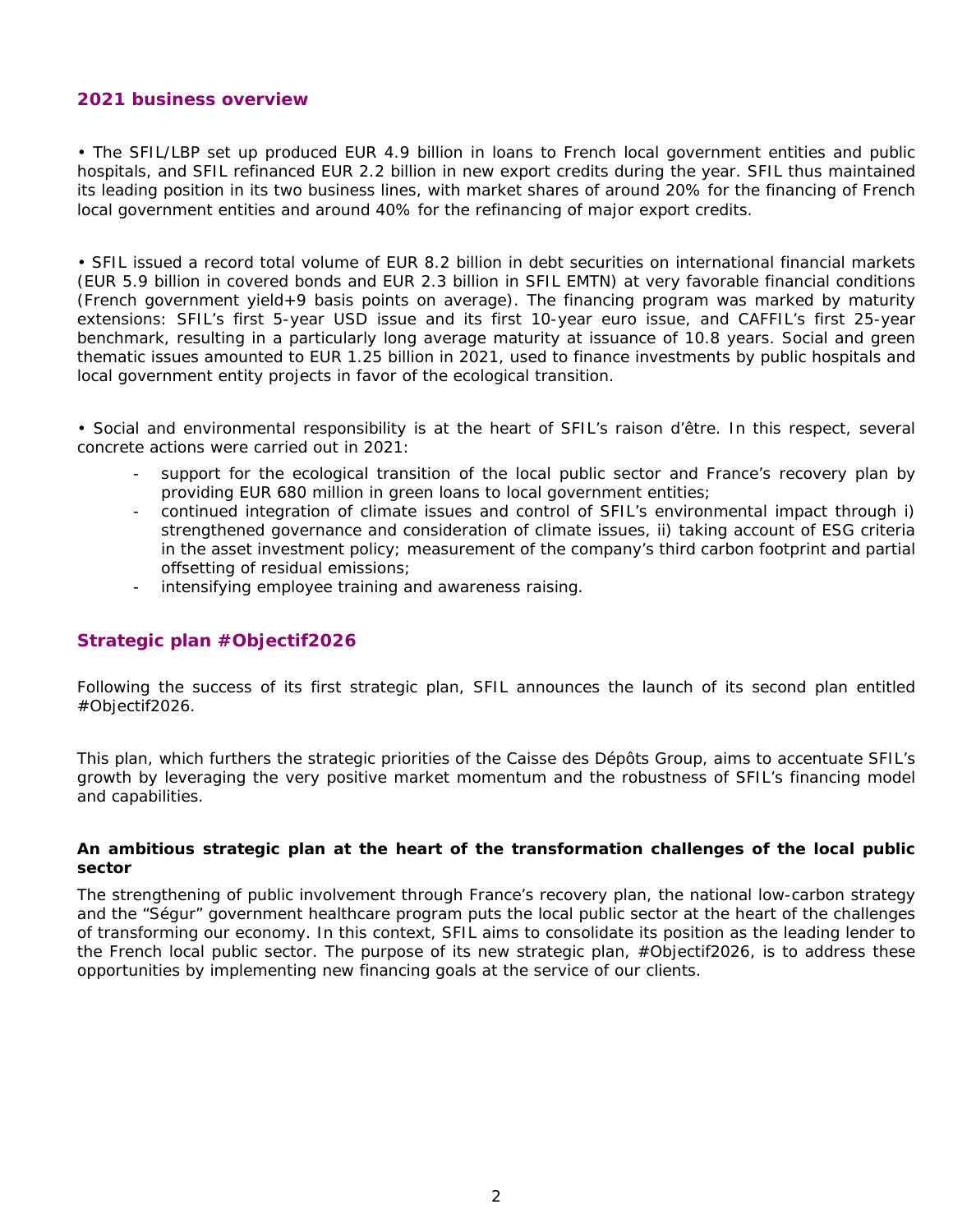In particular, it aims to:

- increase the volume of social, green and sustainable thematic issues within a new sustainable bond framework (percentage of thematic issues: 25% by 2024);
- support the development of Banque des Territoires and finance its offering of very long-term fixedrate loans dedicated to local government entities (objective of EUR 500 million of new loans per year from 2023);
- roll out a new offering for local government entities social loans for their projects in the fields of education, culture and leisure in particular, in partnership with La Banque Postale (target of EUR 900 million per year by 2025);
- strengthen support for hospitals as part of the Ségur healthcare investment program (20% increase in funding granted to hospitals by 2024);
- develop initiatives to promote sustainable investments among local government entities and share SFIL's expertise on climate transition issues in the local public sector.

The climate transition and the challenges of sustainable development will also support the development of French exports, which SFIL is supporting with its mission to refinance major export contracts. In addition, a review will be undertaken to develop SFIL's approach to export credit in order to strengthen the financing of sustainable projects.

### **A robust public development bank with exceptional refinancing capacity**

SFIL's financing strategy is based on a model with robust characteristics that is recognized by the financial markets. This model is based on:

- well-established issuer status, with excellent SREP, financial and non-financial assessments by the supervisory authorities and rating agencies;
- a strategy of ongoing diversification of funding channels;
- a large and diverse investor base.

SFIL's balance sheet is expected to grow by 10% by 2026, with a positive outlook if the investments required for the transition of local government entities and French exporters' customers are made rapidly.

*"By publishing today the best financial results in its short history, SFIL shows itself to be more than ever the key ally of local government entities, public hospitals and major French exporters in speeding up their transition to a low-carbon economy. Our new strategic plan #Objectif2026 enables SFIL to capture all the opportunities related to these major transformation challenges,"* said Philippe Mills, SFIL's CEO.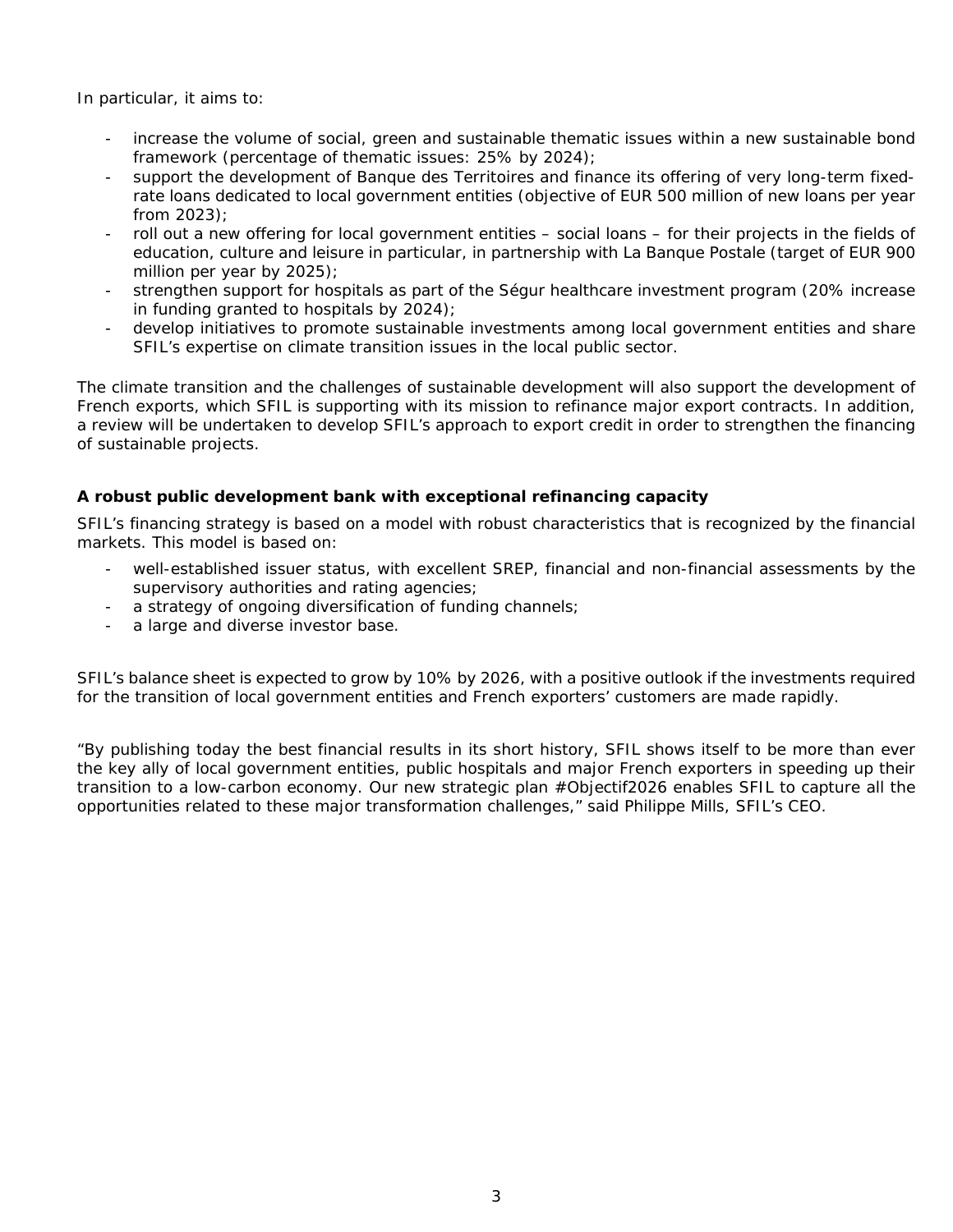### **Key figures as of December 31, 2021 (IFRS consolidated financial statements):**

- Recurring net income: EUR 79 million / Net accounting income: EUR 76 million;
- Recurring net banking income: EUR 222 million;
- Operating expenses & depreciation and amortization: EUR (115) million;
- Cost of risk: EUR 3 million / ECL EUR 59 million, or less than 1 basis point of financial assets recognized at amortized cost and financing commitments;
- Cost-to-income ratio on recurring NBI: 52%;
- Balance sheet assets: EUR 75 billion;
- Arrears: EUR 13 million;
- Financial assets recognized at amortized cost and financing commitments classified as Stage 3 (carrying amount before impairment): EUR 377 million;
- Non-performing loans: EUR 442 million;
- CET1 ratio: 34.6% vs. 7.75% required by the ECB (SREP), of which 0.75% under the Pillar 2 requirement (P2R), the lowest level of all banks included in Europe's Single Supervisory Mechanism. Total solvency ratio: 35.3%, or 3.1 times the minimum requirement;
- Leverage ratio: 9% (based on the methodological principles of the CRR2 regulation), well above the regulatory minimum of 3%;
- Liquidity ratios well above the regulatory minimum, SFIL consolidated liquidity coverage ratio (LCR): 949%; SFIL consolidated net stable funding ratio (NSFR): 120%;
- New loans to the local public sector (fiscal year 2021): EUR 4.9 billion (including EUR 0.7 billion in green loans to local government entities and EUR 0.7 billion in social loans to public hospitals);
- New export refinancing loans (fiscal year 2021): EUR 2.2 billion;
- Bond issues (fiscal year 2021): EUR 8.2 billion, of which EUR 1.25 billion in the form of green or social issues.

### **External financial ratings:**

- Moody's: Aa3
- Standard & Poor's: AA
- DBRS: AA (high)

### **External non-financial ratings**

 Sustainalytics: 6.6 risk score (negligible risk) - 9th out of 116 development banks (as of December 17, 2021)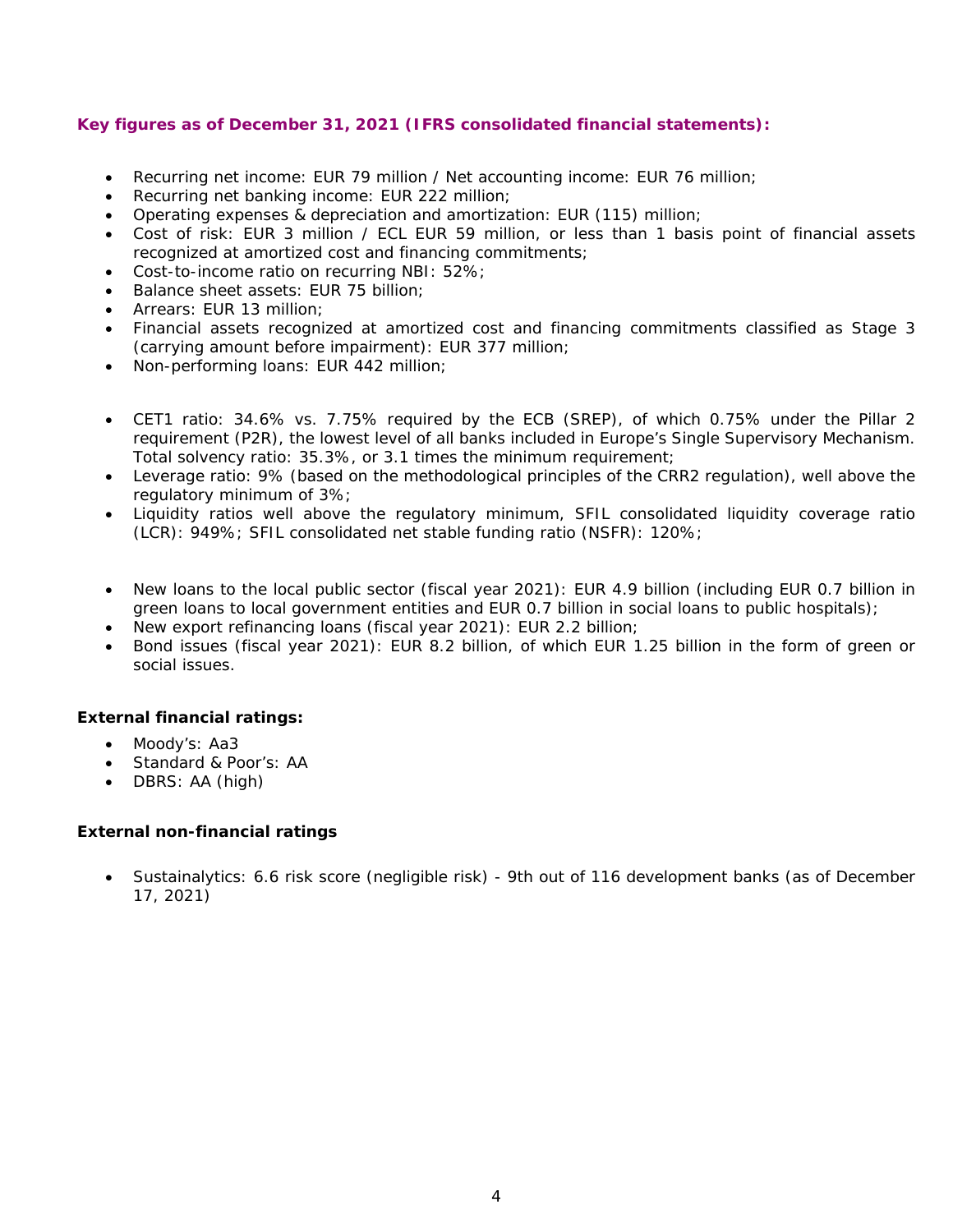# **Financial statements prepared in accordance with IFRS(1)**

# **Assets**

| (EUR millions)                                        | 12/31/2020 | 12/31/2021 |
|-------------------------------------------------------|------------|------------|
| Central banks                                         | 1,932      | 3,961      |
| Financial assets at fair value through profit or loss | 4,266      | 3,518      |
| Hedging derivatives                                   | 5,154      | 3,310      |
| Financial assets at fair value through equity         | 625        | 403        |
| Financial assets measured at amortized cost           |            |            |
| Loans and advances to banks at amortized cost         | 328        | 312        |
| Loans and advances to customers at amortized cost     | 49,867     | 50,881     |
| Securities at amortized cost                          | 9,124      | 7,846      |
| Fair value revaluation of portfolio hedge             | 2,842      | 1,988      |
| Current tax assets                                    | 3          | 9          |
| Deferred tax assets                                   | 79         | 73         |
| Tangible assets                                       | 13         | 8          |
| Intangible assets                                     | 26         | 23         |
| Accruals and other assets                             | 2,777      | 2,466      |
| <b>TOTAL ASSETS</b>                                   | 77,036     | 74,799     |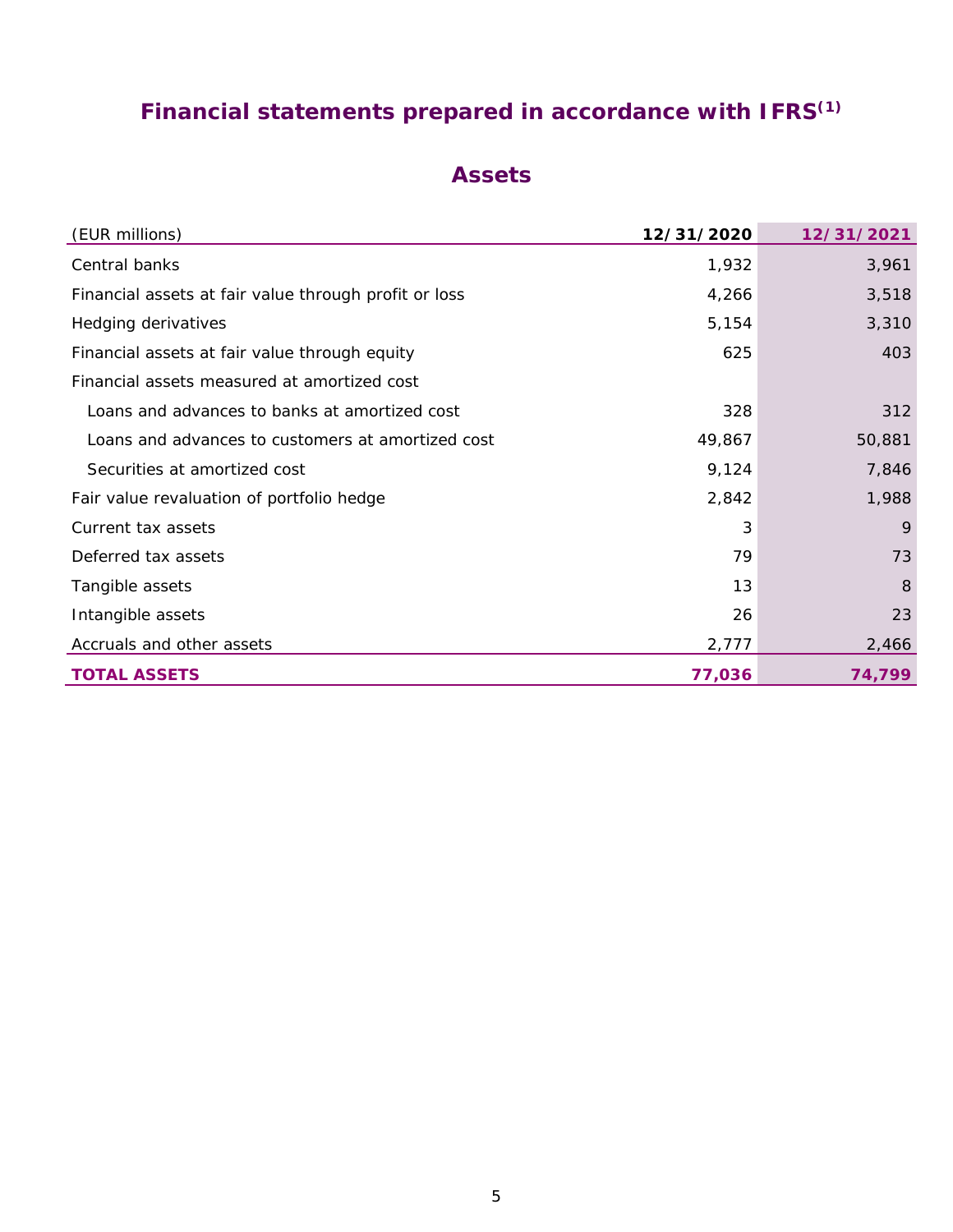# **Liabilities**

| (EUR millions)                                             | 12/31/2020 | 12/31/2021 |
|------------------------------------------------------------|------------|------------|
| Central banks                                              |            |            |
| Financial liabilities at fair value through profit or loss | 1,037      | 762        |
| Hedging derivatives                                        | 7,595      | 5,557      |
| Financial liabilities at amortized cost                    |            |            |
| Due to banks at amortized cost                             |            |            |
| Customer borrowings and deposits at amortized cost         |            |            |
| Debt securities at amortized cost                          | 64,398     | 65,250     |
| Fair value revaluation of portfolio hedge                  | 739        | 430        |
| Current tax liabilities                                    | 5          | 3          |
| Deferred tax liabilities                                   |            |            |
| Accruals and other liabilities                             | 1,572      | 1,088      |
| Provisions                                                 | 23         | 23         |
| Subordinated debt                                          |            |            |
| <b>EQUITY</b>                                              | 1,667      | 1,686      |
| Share capital                                              | 1,445      | 1,445      |
| Reserves and retained earnings                             | 204        | 215        |
| Other comprehensive income                                 | (26)       | (50)       |
| Net income                                                 | 44         | 76         |
| <b>TOTAL LIABILITIES</b>                                   | 77,036     | 74,799     |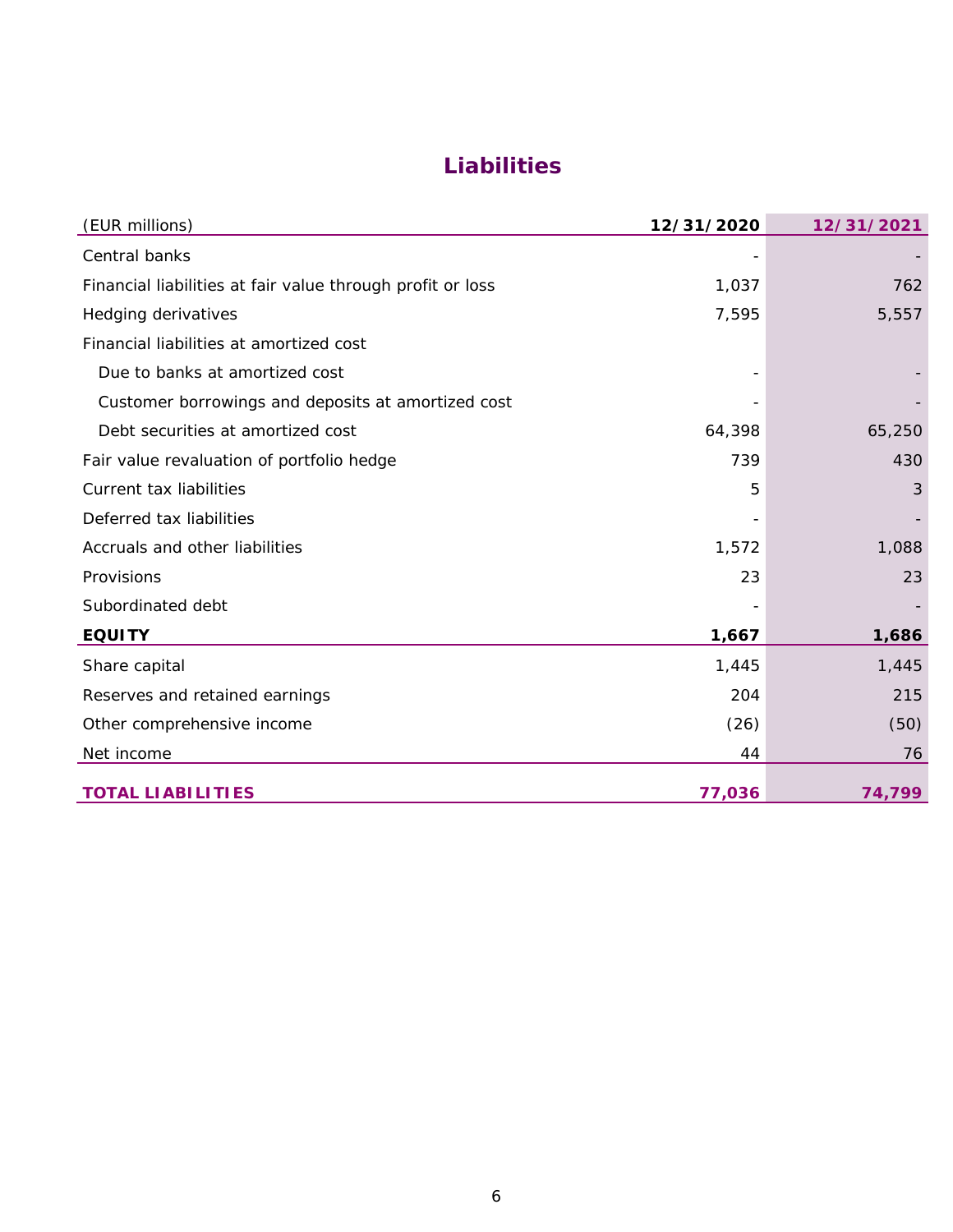# **Income statement**

| (EUR millions)                                                                                                                           | 2020     | 2021    |
|------------------------------------------------------------------------------------------------------------------------------------------|----------|---------|
| Interest income                                                                                                                          | 2,472    | 2,259   |
| Interest expense                                                                                                                         | (2, 337) | (2,098) |
| Fee and commission income                                                                                                                | 19       | 8       |
| Fee and commission expense                                                                                                               | (2)      | (3)     |
| Net result of financial instruments at fair value through profit or loss                                                                 | 20       | 52      |
| Net result of financial instruments at fair value through equity                                                                         |          |         |
| Gains or losses resulting from derecognition of financial instruments<br>at amortized cost                                               | 7        | 17      |
| Gains or losses resulting from reclassification of financial assets at<br>amortized cost to fair value through profit or loss            |          |         |
| Gains or losses resulting from reclassification of financial assets at<br>fair value through equity to fair value through profit or loss |          |         |
| Other income                                                                                                                             | 1        | 0       |
| Other expense                                                                                                                            | (0)      | (0)     |
| <b>NET BANKING INCOME</b>                                                                                                                | 180      | 235     |
| Operating expenses                                                                                                                       | (94)     | (97)    |
| Depreciation and amortization of tangible and intangible assets                                                                          | (18)     | (18)    |
| <b>GROSS OPERATING INCOME</b>                                                                                                            | 68       | 119     |
| Cost of risk                                                                                                                             | (6)      | 3       |
| <b>OPERATING INCOME</b>                                                                                                                  | 62       | 122     |
| Net gains (losses) on other assets                                                                                                       |          | (0)     |
| <b>INCOME BEFORE TAX</b>                                                                                                                 | 62       | 122     |
| Income tax                                                                                                                               | (18)     | (46)    |
| <b>NET INCOME</b>                                                                                                                        | 44       | 76      |
| <b>EARNINGS PER SHARE (in EUR)</b>                                                                                                       |          |         |
| - basic                                                                                                                                  | 4.75     | 8.24    |
| - diluted                                                                                                                                | 4.75     | 8.24    |